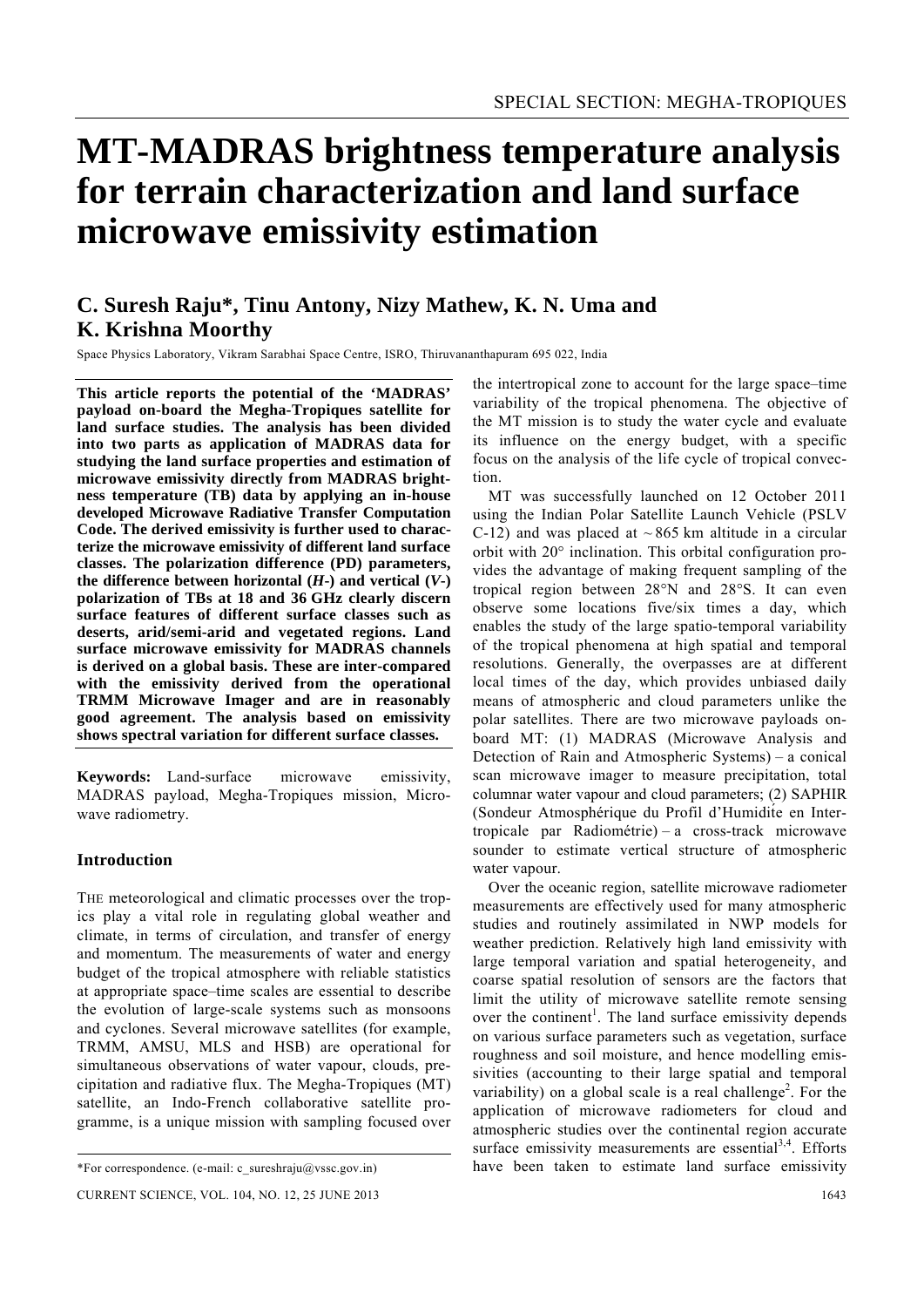directly from satellite observations so as to use, invert and assimilate microwave radiances over  $land<sup>5,6</sup>$ . Apart from that, microwave emissivity estimate is useful to define the characteristics of different land surface classes and the temporal and spatial variations of land surface properties at regional and global scales. Land surface emissivities are also used for delineating wetlands, waterlogged areas and flood-affected regions<sup>7</sup>. A database of microwave land surface emissivity climatology, derived directly from satellite observations on a global basis, has been made available $4,5$ .

 This article highlights the utility of microwave imaging payload MADRAS on-board MT for studying the terrain characteristics using brightness temperature data, and estimation of surface emissivity and comparison of MTderived emissivity with those from TRMM Microwave Imager (TMI).

#### **Data and methodology**

#### *Data*

*MADRAS data:* The level-1 brightness temperature (TB) data of MADRAS have been used for the present study. The MADRAS payload has been developed jointly by ISRO (India) and CNES (France). The payload design, characteristics and applications are detailed in the present issue. MADRAS is a dual (*H* and *V*) polarization microwave imager measuring radiance at five frequencies (18.7, 23.8, 36.5, 89 and 157 GHz), except for 23.8 GHz (*V* only). It is a conical scanning  $({\sim}53^{\circ}$  incidence angle), self-calibrating, total power radiometer which measures the brightness temperatures in latitudinal region of  $\sim$  28 $\rm{°N}$ to  $\sim$  28 $\textdegree$ S. The first three channels (low-frequency channels) have spatial resolution of  $\sim$  40 km. The 89 GHz channel has a resolution of  $\sim$  10 km and for the 157 GHz channel it is  $\sim$  6 km. Dual polarization measurements at 157 GHz is a unique feature of MADRAS.

*TRMM Microwave imager data:* TRMM is a joint mission by NASA (United States) and JAXA (Japan) with an objective to measure the rainfall and energy exchange in the tropical and subtropical regions. TRMM is placed in a low inclined orbit (35° inclination) having latitudinal coverage between 35°N and 35°S. TRMM passes over a given area at different local times of the day with a 42 day repeat cycle. TRMM Microwave Imager (TMI) is a conical scanning (at 53° incidence angle), which has nine channels operating at 10.7, 19.23, 21.3 (*V* only), 37 and 85 GHz (ref. 8). The key difference between MADRAS and TMI is that the latter has an additional low-frequency channel (10.7 GHz) which is more sensitive to soil moisture and land surface variability, whereas MADRAS has 157 GHz frequency which is more sensitive to cloud parameters.

#### *Methodology for emissivity retrieval*

The microwave emission received by the satellite radiometer has contributions from the Earth's surface and the intervening atmosphere. In order to separate out land surface contribution, microwave emission from the atmosphere has to be quantified. This is accomplished by applying the microwave radiative transfer calculations with the atmospheric profiles of pressure, temperature and humidity as inputs under clear-sky conditions. The microwave radiative transfer formulation in terms of the brightness temperature  $(T_B)$  over a flat lossy surface, for a nonscattering plane-parallel atmosphere for a given zenith angle, at a given polarization *p* (where *p* is polarization *H*- or *V*-) is given as

$$
T_{\rm B}(p,f) = (T_{\rm skin} \times \varepsilon(p,f) \times \Gamma) + (T_{\downarrow}(f)
$$
  
 
$$
\times (1 - \varepsilon(p,f)) \times \Gamma) + T_{\uparrow}(f), \qquad (1)
$$

where  $T_B(p, f)$  is the satellite observed brightness temperature,  $\varepsilon$ (*p*, *f*) the surface emissivity at a frequency *f*. Γ is the net atmospheric transmissivity ( $\Gamma = e^{-\tau(0, H)/\mu}$ , where *H* is the height of the satellite and  $\mu$  is  $cos(\theta)$ ,  $\theta$  is the incidence angle) and  $T_{\text{skin}}$ ,  $T_{\downarrow}(f)$  and  $T_{\uparrow}(f)$  are the skin temperature, downwelling and upwelling brightness temperatures respectively.

Equation (1) leads to the land emissivity expression as

$$
\varepsilon(P, f) = \frac{T_{\rm B}(P, f) - T_{\uparrow}(f) - T_{\downarrow}(f) \times \Gamma}{(T_{\rm skin} - T_{\downarrow}(f)) \times \Gamma}.
$$
 (2)

 $T_1(f)$  and  $T_2(f)$  are numerically estimated using radiative transfer (RT) computation as

$$
T_{\downarrow}(f) = \int T(z) [\kappa_{\rm a}(z)/\mu] e^{-\tau(z,0)/\mu} dz + T_{\rm csm} e^{-\tau(0,H)/\mu},
$$

and

$$
T_{\uparrow}(f) = \int T(z) \left[ \kappa_a(z) / \mu \right] e^{-\tau(z, H) / \mu} dz, \tag{3}
$$

where  $\kappa_a(z)$  is the atmospheric absorption at altitude z,  $T(z)$  is the atmospheric temperature as a function of altitude,  $\tau(z_0, z_1) = \int_{\mathcal{K}_a}(z) dz$  is the atmospheric opacity from  $z_0$  to  $z_1$ , and  $T_{\text{csm}}$  is the cosmic background brightness temperature (considered to be  $\sim$  2.7 K). RT computation describes the propagation of energy from the emission source to the sensor through a horizontally stratified atmospheric medium based on the physical principles responsible for emission, absorption and scattering of a signal, referred to jointly as extinction. When a radiation passes through a stratified atmosphere, each layer absorbs a fraction of the incident radiation and further re-emits, to maintain the local thermal equilibrium state of the layer. As radiation intensity emitted by each layer is independent of the temperature of the other layers, the total emission is obtained by adding the contribution from every layer. This RT equation basically contains attenuation, scatter-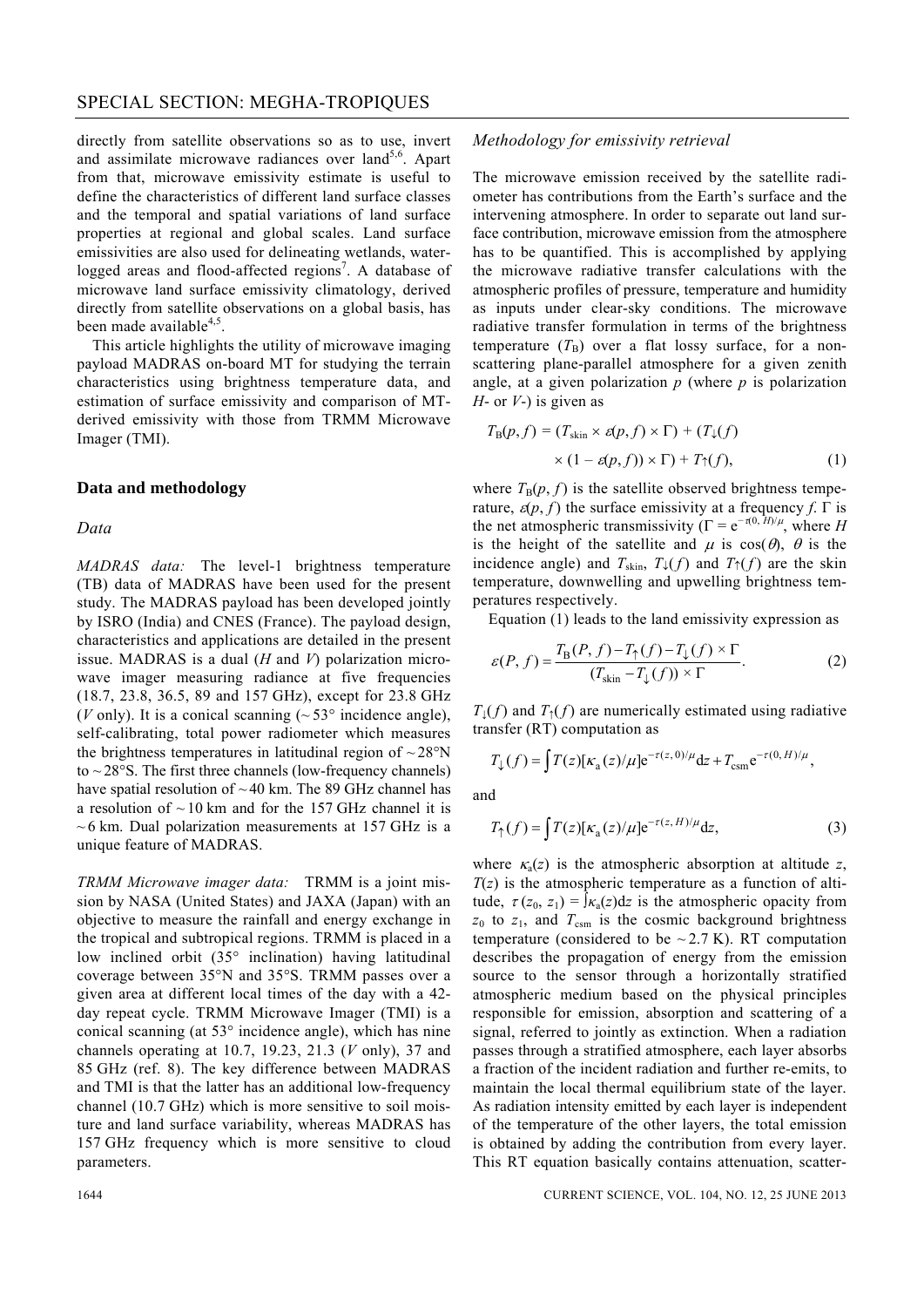$$
\kappa_{\rm e}=\kappa_{\rm a}+\kappa_{\rm S}.
$$

Limiting the RT computations for clear sky or nonscattering condition ( $\kappa_s = 0$ ), absorption and emission are the leading physical processes in the microwave interaction with the atmospheric medium and the extinction is solely due to absorption ( $\kappa_e = \kappa_a$ ). Water vapour and oxygen are the main atmospheric constituents that influence microwave absorption. Hence RT of microwaves through clear sky is modelled by integrating absorption due to each spectral line for both oxygen and water vapour $9-12$ . This is referred to as a line-by-line RT model. Extra correction term for absorption $13$  has also been added to account for the correction in the continuum. The total gaseous absorption coefficient is therefore given by

$$
\kappa_a(f) = \kappa_{H_2O}(f) + \kappa_{O_2}(f) \quad \text{dB/km},\tag{4}
$$

where  $\kappa_{H_2O}(f)$  and  $\kappa_{O_2}(f)$  are absorption coefficients of water vapour and oxygen respectively. The atmospheric absorption coefficients are computed using atmospheric profiles of pressure (*P*), temperature (*T*) and water vapour density  $(\rho_v)$  derived from relative humidity (RH). These atmospheric parameters at different altitudes (37 levels,  $1.5^{\circ} \times 1.5^{\circ}$  grid), and  $T_{\text{skin}}$  (surface temperature) are obtained from the European Center for Medium Range Weather Forecasting (ECMWF) reanalysis (http://data-portal.ecmwf.in/data/d/interimdaily). Cloudy pixels are removed from the analysis using the ECMWF cloud data product, METEOSAT images, KALPANA  $data<sup>14</sup>$  and collocated SAPHIR data. The estimated uncertainty of pressure and temperature in  $ECMWF^{15}$  is 1–2 hPa and 1–2 K respectively, while that for relative humidity is  $\sim$  20%. For surface emissivity retrieval the methodology by Prigent *et al*.<sup>1</sup> has been adopted.

#### **Results**

MADRAS TB data of 9 December 2011 which were made available to the PIs of MT data utility programme, have been used in this study. The level-1 TB data from MADRAS have been analysed for studying various land surface features. The results are presented in the following subsections.

#### *Land surface characterization using MADRAS TB data*

The MADRAS channels at 18, 23 and 36 GHz are classified as low resolution  $({\sim}40 \text{ km})$  channels, whereas 89 and 157 GHz (having spatial resolutions about 10 and 6 km respectively) are classified as medium and high resolution channels respectively. The TB maps for these MADRAS channels covering the intertropical region (figure is not shown) are generated. It is observed that continents and oceanic regions are well distinguishable in low resolution channels however, they are hardly distinguishable at higher frequencies. The 157 GHz channels are more sensitive to tropical atmosphere due to the absorption of water vapour as well as scattering by hydrometeors and cirrus clouds<sup>16</sup>.

 Though MADRAS radiometer is designed to estimate the clouds and precipitation over the oceanic region, utilizing the potential of dual polarization measurements of these atmospheric window channels with significant sensitivity to surface variability, MADRAS data can effectively be used for land surface studies. The microwave emission at *V*- and *H*-polarizations has significant influence on surface roughness in the case of barren and desert land, whereas for vegetated and forest regions volume (diffuse) scattering dominates. The polarization difference (TBV–TBH) maps are derived for all MADRAS channels. Besides clear land–sea contrast, the polarization difference (PD) is more sensitive to surface variability over continental region. The gross and distinct features of the land, such as thick vegetation (Amazon forest), tropical forest, deserts and savannas of Africa, and deserts and grasslands of Australia could be clearly discerned. The savanna region adjoining the desert shows a moderate PD of 20–30 K whereas thick vegetated forest regions in Africa show very low PD  $\leq$  5 K. Similar features have been observed over Australia where the savanna and desert regions are clearly distinguishable. The PD decreases with frequency and at 157 GHz, the PD values are very small and the land surface variability is hardly distinguishable.

 As an example, the PD map (TBV–TBH) of the African continent at 18 GHz is shown in Figure 1 (left panel). To investigate the dependence of PD on biomass density and vegetation cover, the MODIS derived 16-day mean Normalized Difference Vegetation Index (NDVI) data are analysed (Figure 1, right panel). NDVI values are low  $(-0.1)$  over Sahara desert in Africa; however the PD values for this region range from 25 to 55 K. Deserts act as quasi-specular reflecting surfaces depending on the terrain roughness. The TB variation due to surface roughness at higher incidence angles (as in case of MADRAS,  $\sim$  53°) is relatively large for *H*-polarization than that for *V*-polarization. Some parts of the desert area, along the  $20^{\circ}$ N longitudinal sector, have the highest PD  $> 50$  K, indicating very smooth surface which characterizes the presence of sand dunes. The desert areas around the sand dunes show lesser PD, ranging from  $\sim$  30 to  $\sim$  40 K. When the terrain is sparsely vegetated in the case of dry savanna, the land surface is also partly exposed. Thus in such regions the emission is from both vegetation and dry soil surface.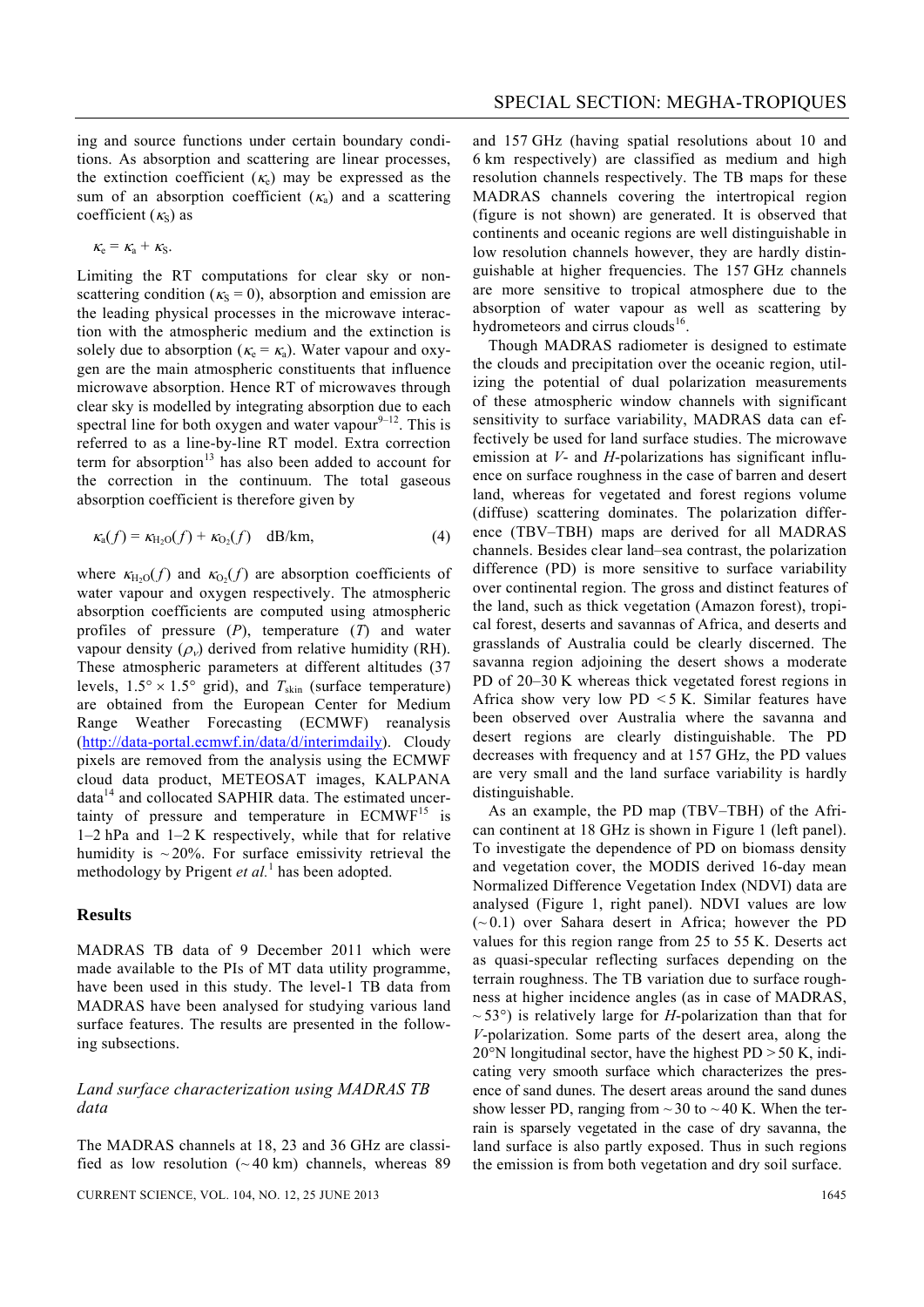

Figure 1. Polarization difference map (18 GHz) over African continent (left panel) and corresponding normalized difference vegetation index (NDVI; right panel).



**Figure 2.** Emissivity maps of MADRAS payload channels at 18, 36, 89 and 157 GHz (first to fourth panel, respectively) at *H*-polarization.

 As vegetation increases the surface becomes more rough, surface scattering increases and it deviates from its specular nature. At higher incidence angle, as the roughness increases, the horizontal component of TB undergoes relatively higher increase than the vertical component and hence the PD decreases with increasing roughness. Further moving towards the southern part of the African desert, the terrain is a transition zone from the desert to the thick tropical vegetation and is dominated by dry and moist savannas. In these regions the NDVI gradually increases from 0.1 to 0.3 and the corresponding PD decreases from 30 to 10 K. The tropical forest having NDVI of 0.6–0.8, shows low PD with less variation (0– 5 K). In general, microwave polarization difference shows a decrease with increasing vegetation $17$ .

### *Land surface emissivity of MADRAS frequencies*

Satellite-based microwave radiometers receive emission signals from the Earth and the intervening atmosphere. The atmospheric contribution to the radiance measurements is quantified by applying an in-house developed Microwave Radiative Transfer (MRT) computation code on the atmospheric profiles of pressure (*P*), temperature (*T*) and relative humidity (RH) and eq. (2) is solved on a pixel basis. The accuracy of this methodology<sup>18</sup> has been extensively examined and validated by (1) comparing with theoretical estimate of emissivity over desert soil condition, (2) comparing with other satellite observation and (3) comparing with emissivity climatology<sup>5</sup>. As the *in situ* measured profiles of atmospheric parameters are not available within the space–time collocation of MT satellite passes, ECMWF/ERA reanalyses data have been used. Stringent cloud screening has been carried out based on collocated SAPHIR data (identify and remove deep convective pixels<sup>19</sup>), visual and digital identification of clouds<sup>14</sup> using KALPANA (Visible, IR data) and merged IR TB data (ftp://disc2.nascom.nasa.gov) on global basis. ECMWF/ERA reanalyses are the major source of atmospheric and skin temperature data for global emissivity estimation. The emissivity estimation, in this analysis is limited within the time window of  $\pm$  1.5 h of reanalyses data time  $-0$ , 6, 12, 18 UTC of the day, in order to reduce the uncertainties in emissivity due to large diurnal variations in  $T_{\text{skin}}$  over arid and semi-arid regions<sup>20,21</sup>. The error associated with emissivity determination on a pixel basis depends on skin temperature (error 0.004/K),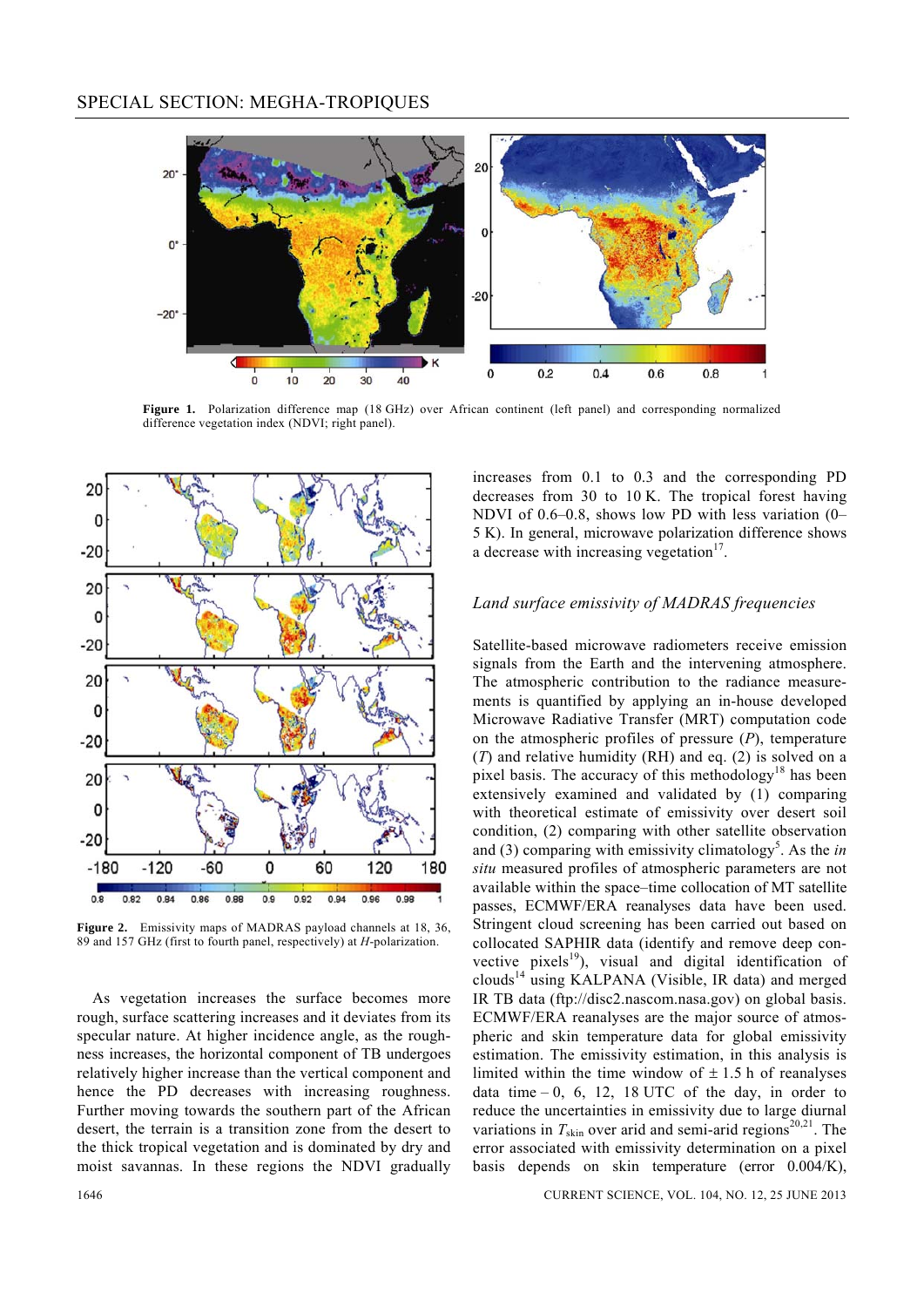| Emissivity values for different land surface classes. Standard deviations are given in parenthesis<br>Table 1. |                  |         |         |         |         |         |         |         |         |
|----------------------------------------------------------------------------------------------------------------|------------------|---------|---------|---------|---------|---------|---------|---------|---------|
| Location                                                                                                       | Surface class    | 18H     | 18V     | 37H     | 37V     | 89H     | 89V     | 157H    | 157V    |
| $160 - 20$ °N                                                                                                  | Desert (Africa)  | 0.807   | 0.945   | 0.838   | 0.953   | 0.855   | 0.945   | 0.703   | 0.832   |
| $45 - 50$ <sup>o</sup> E                                                                                       |                  | (0.006) | (0.012) | (0.005) | (0.010) | (0.011) | (0.011) | (0.014) | (0.014) |
| $22 - 27$ °N                                                                                                   | Desert (USA)     | 0.901   | 0.944   | 0.924   | 0.956   | 0.922   | 0.948   | 0.928   | 0.951   |
| $100 - 105$ °S                                                                                                 |                  | (0.009) | (0.003) | (0.008) | (0.003) | (0.005) | (0.003) | (0.007) | (0.009) |
| $5-12^\circ N$                                                                                                 | Mountain forest  | 0.925   | 0.944   | 0.944   | 0.959   | 0.951   | 0.963   | 0.899   | 0.912   |
| $35 - 40$ <sup>o</sup> E                                                                                       |                  | (0.015) | (0.012) | (0.021) | (0.010) | (0.024) | (0.008) | (0.051) | (0.055) |
| $11 - 14^{\circ}$ N                                                                                            | Dry savanna      | 0.894   | 0.988   | 0.918   | 0.992   | 0.918   | 0.972   | 0.845   | 0.906   |
| $25 - 30$ <sup>o</sup> E                                                                                       |                  | (0.002) | (0.003) | (0.002) | (0.002) | (0.004) | (0.004) | (0.016) | (0.018) |
| $5-10$ °N                                                                                                      | Moist savanna    | 0.919   | 0.942   | 0.939   | 0.955   | 0.942   | 0.953   | 0.798   | 0.806   |
| $25 - 30$ <sup>o</sup> E                                                                                       |                  | (0.003) | (0.002) | (0.002) | (0.002) | (0.002) | (0.001) | (0.077) | (0.079) |
| $8-13^\circ$ S                                                                                                 | Thorn forest     | 0.909   | 0.924   | 0.929   | 0.939   | 0.904   | 0.913   |         |         |
| $18 - 30$ <sup>o</sup> E                                                                                       |                  | (0.016) | (0.009) | (0.013) | (0.008) | (0.020) | (0.017) |         |         |
| $0-5°N$                                                                                                        | Evergreen forest | 0.932   | 0.941   | 0.944   | 0.958   | 0.963   | 0.943   |         |         |
| $60^{\circ}-70^{\circ}$ S                                                                                      |                  | (0.003) | (0.003) | (0.006) | (0.002) | (0.01)  | (0.01)  |         |         |

SPECIAL SECTION: MEGHA-TROPIQUES

Table 2. Emissivity climatology (TELSEM database<sup>5</sup>) values averaged for the corresponding land surface classes listed in Table 1. Standard deviations are given in parenthesis (only *V* polarization is shown here)

| Location                 | Surface class    | 19V      | 37V      | 85V      |
|--------------------------|------------------|----------|----------|----------|
| $16 - 20$ °N             | Desert (Africa)  | 0.968    | 0.952    | 0.935    |
| $45 - 50$ <sup>o</sup> E |                  | (0.0002) | (0.0002) | (0.0003) |
| $22 - 27$ °N             | Desert (USA)     | 0.975    | 0.972    | 0.971    |
| $100 - 105$ °S           |                  | (0.015)  | (0.016)  | (0.021)  |
| $5-12$ °N                | Mountain forest  | 0.978    | 0.971    | 0.970    |
| $35 - 40^{\circ}$ E      |                  | (0.014)  | (0.014)  | (0.020)  |
| $11 - 14$ °N             | Dry savanna      | 0.990    | 0.981    | 0.968    |
| $25 - 30$ <sup>o</sup> E |                  | (0.016)  | (0.016)  | (0.017)  |
| $5-10^\circ$ N           | Moist savanna    | 0.979    | 0.970    | 0.964    |
| $25 - 30$ <sup>o</sup> E |                  | (0.014)  | (0.013)  | (0.021)  |
| $8 - 13^{\circ}$ S       | Thorn forest     | 0.983    | 0.974    | 0.973    |
| $18 - 30$ <sup>o</sup> E |                  | (0.017)  | (0.019)  | (0.043)  |
| $0-5°N$                  | Evergreen forest | 0.978    | 0.967    | 0.966    |
| $60 - 70$ °S             |                  | (0.016)  | (0.016)  | (0.046)  |

atmospheric water vapour profile (error varies with surface classes and frequency<sup>1,18,22</sup>) and atmospheric temperature profile (error  $\sim 0.002$ /K).

 The emissivity maps derived for 18, 36, 89 and 157 GHz for H-polarization are shown in Figure 2. From the top, panel 1 represents 18 GHz, panel 2 represents 36 GHz, panel 3 represents 89 GHz and panel 4 represents 157 GHz. Very limited pixels on each pass have satisfied the spatio-temporal collocation condition with ECMWF data. Overall, the land surface emissivity varies between 0.8 and 1. Generally, up to 89 GHz emissivity increases with frequency. Over the tropical regions due to the influence of atmospheric water vapour and clouds, very limited pixels have realistic values of emissivity at 157 GHz, even though stringent cloud screening has been applied. Prigent  $et al.<sup>23</sup>$  pointed out that longer time series of satellite data at higher frequencies (157 GHz) will have to be processed for reasonable estimation of emissivity because of the sensitivity of these frequencies to water vapour absorption, and special attention has to be given to the accuracy of water vapour profile input and the water vapour absorption model. Different surface classes are discernable from the low-frequency maps. Deserts/semi-arid regions over Africa, Australia and North America show low emissivity values. Very low emissivity values are observed in the desert regions of Arabia. These regions are identified to be composed of sedimentary deposits of quartz, which has higher dielectric constant<sup>24</sup> compared to dry soil. Vegetated and forest regions (in Africa and Amazon) have high emissivity values close to 1. The emissivity for different land surface classes for all MADRAS channels (except 22.23 GHz) is given in Table 1. The table also confirms that the emissivity increases with frequency for all the surface classes up to 89 GHz. The region selected for each surface class is nearly uniform as evident from the low values of standard deviation. The derived emissivities have been compared with emissivity climatology values (TELSEM  $database)^5$ . This climatology is based on 8 years of Special Sensor Microwave Imager (SSM/I on-board DMSP satellites) monthly mean emissivities at different frequencies (19, 22, 37 and 85 GHz for *V*- and *H*-polarization), with a spatial resolution of  $0.25^{\circ} \times 0.25^{\circ}$  at the equator (equal area grid). The emissivity climatology values and the corresponding standard deviations are averaged for the selected surface classes and are listed in Table 2. The standard deviations are provided in parenthesis. It should be noted that the MADRAS and SSM/I have slightly different frequency channels (18 and 89 GHz in MADRAS, and 19 and 85 GHz in SSM/I). The 157 GHz climatology values are not available. However, it is observed that the emissivities agree well with the climatology values (within the standard deviations).

#### *Comparison between MADRAS and TMI emissivities*

The emissivity for TMI frequencies at 19, 21, 37 and 85 GHz is derived for all the TRMM passes on 9 December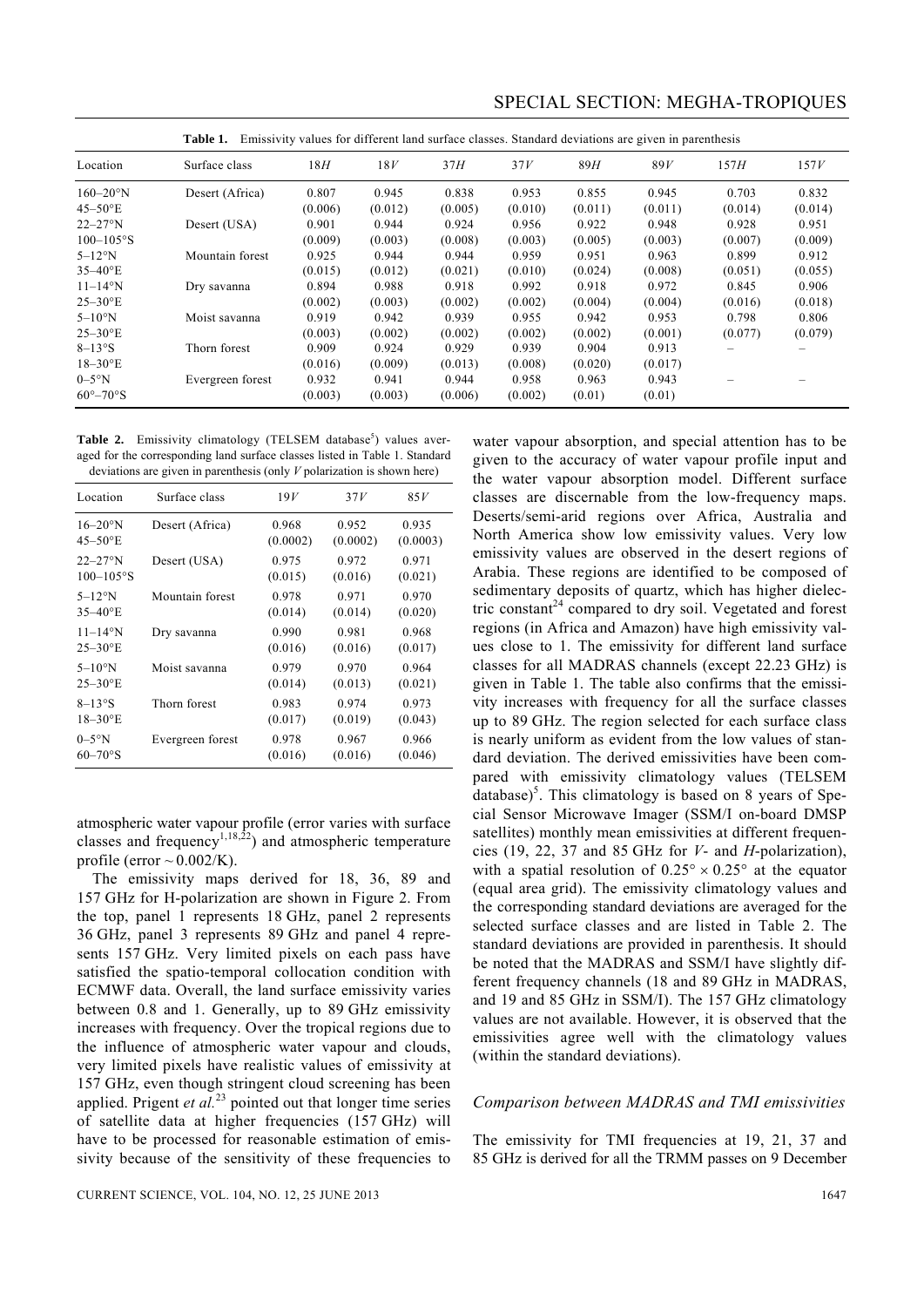

**Figure 3.** Comparison of emissivity derived from MADRAS and TMI. Emissivity (*V*-polarization) comparison over a region in Africa (top panel) and that over the Amazon (bottom panel). Grey line represents the 1 : 1 line while the red represent the linear fit.

2011. Owing to random visits of both these satellites and maintaining the 'time window' of  $\pm$  1.5 h for collocation, only limited continental regions have common coverage in the emissivity maps. Most of the common area available is distributed over tropical forest regions of South America (Amazon) and Africa. A quantitative comparison of emissivity derived from the MADRAS and TMI payloads is carried out using a regression analysis between them for different surface classes. Figure 3 shows the regression between emissivity derived from MADRAS and TMI at 19, 37 and 85 GHz (*V*-polarization) over Africa (upper panel) and Amazon tropical rainforest (lower panel). Different land surface classes with varying biomass (emissivity value ranging from 0.85 to 0.98) are included in the regression analyses over Africa (upper panel), whereas homogenous tropical forest (Amazon) is analysed over South America.

The regression results (slope  $\sim 0.7$ , intercept  $\sim 0.2$  and correlation coefficient  $\sim$  0.8) show that over Africa emissivities derived from both satellite observations agree well. Almost similar regression results are observed over the Amazon forest. The root mean square difference between the MADRAS and TMI for *V*-polarization is  $\leq 0.02$  at 19 GHz and 0.01 at 89 GHz. The results from these analyses based on emissivity estimated for MADRAS frequencies show spectral variation for different surface classes and reasonably good agreement with those derived from TRMM/TMI payload data.

#### **Summary**

Data from MADRAS payload of MT obtained on 9 December 2011 have been analysed for various land surface features and to estimate land surface emissivities. Using the dual polarization brightness temperature data from MADRAS, global maps of the polarization difference have been generated. At lower frequencies, the gross and distinct features of the land, namely thick vegetation, deserts and savannas of Africa and Australian grasslands could be clearly discerned. Land surface emissivity maps have been generated for all the MADRAS channels using an in-house developed microwave RT algorithm and are compared with those from the operational TRMM satellite data. Due to the random visits of these two satellites, the space–time collocated data are limited. Despite this, it has been found that the difference in the emissivity estimates from the two satellites is in agreement within a mean difference of 0.02. A consolidated conclusion demands the analysis of a reasonable data volume.

<sup>1.</sup> Prigent, C., Rossow, W. B. and Mathews, E., Microwave land surface emissivities estimated from SSM/I observations. *J. Geophys. Res. D*, 1997, **102**, 21867–21890.

<sup>2.</sup> Weng, F., Yan, B. and Grody, N. C., A microwave land emissivity model. *J. Geophys. Res. D*, 2001, **106**, 20115–20123.

<sup>3.</sup> Jones, A. S. and Haar, H. T. V., Passive microwave remote sensing of cloud liquid water over land regions. *J. Geophys. Res.*, 1990, **95**, 16673–16683.